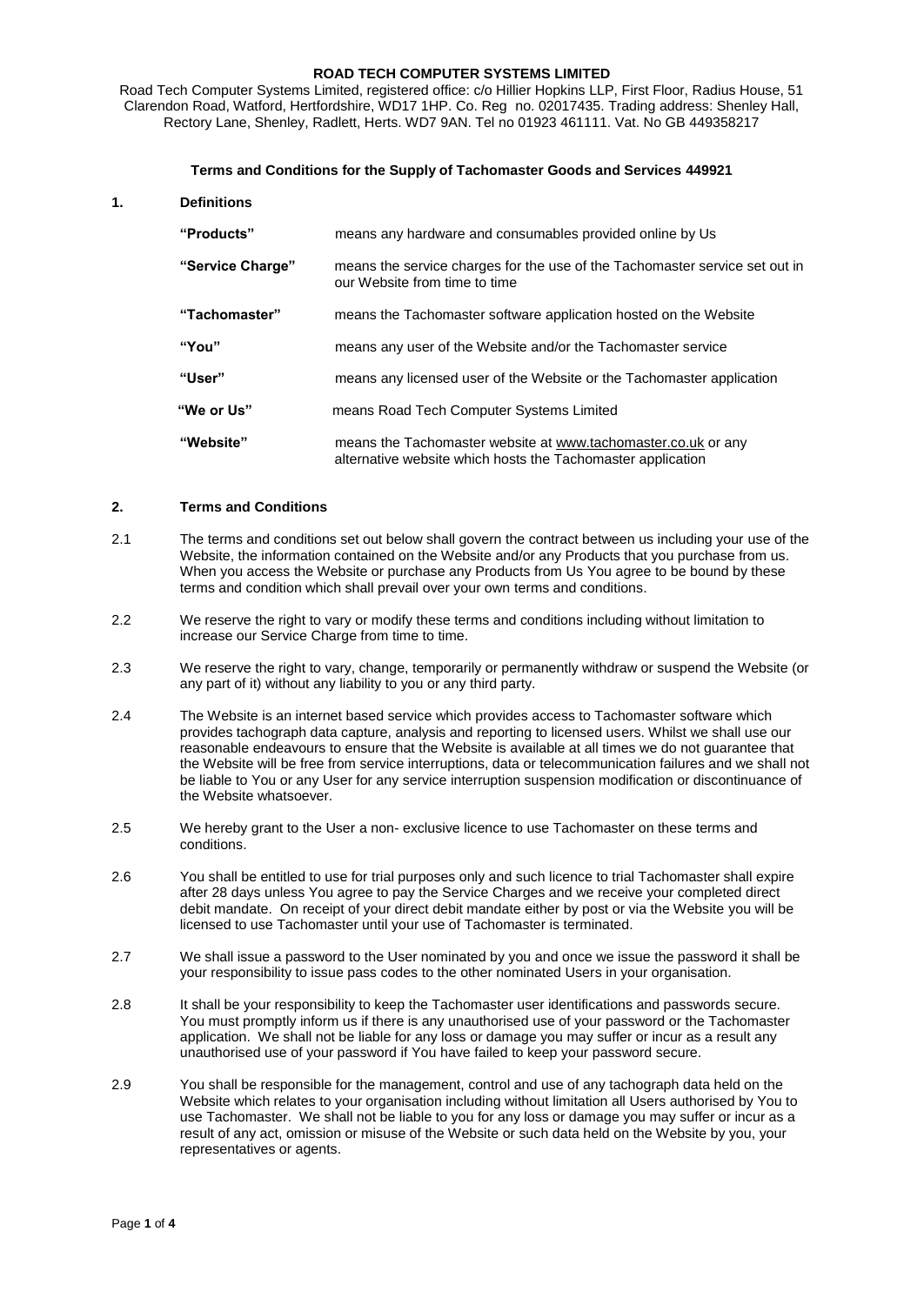- 2.10 You must ensure that at all times you use the latest Tachomaster version which you must download from our Website when prompted by Us.
- 2.11 We reserve the right to vary, change or modify any Products that we supply even after you have placed your order provided that the functionality and performance of the replacement Products is equivalent to the Products ordered.
- 2.12 We may refuse to process a transaction for any reason or refuse service anyone at any time at our sole discretion.

# **3. Restrictions**

- 3.1 You shall not;
- 3.1.1 use or copy the Tachomaster software otherwise than in accordance with the terms of this license;
- 3.1.2 breach any other term of this license;<br>3.1.3 incorporate the Tachomaster software
- 3.1.3 incorporate the Tachomaster software into any other software developed by you; or<br>3.1.4 decompile or reverse engineer the Tachomaster software or make any other attemp
- decompile or reverse engineer the Tachomaster software or make any other attempt to discover the source code of the software for any purpose.

## **4. Intellectual Property Rights**

- 4.1 All copyright, trademark, design rights and patents and other intellectual property rights vested in the Tachomaster application, the Website (including without limitation the source and object codes) and the Products whether registered or not belong to Road Tech Computer Systems Ltd.
- 4.2 The User's tachograph details and any related data held on the Website pursuant to the User's use of the Tachomaster system shall belong to the appropriate organisation or User.
- 4.3 We shall comply with the relevant Data Protection Acts in connection with the storage of any User data but such data may be disclosed to and processed by any third party engaged by us for the purposes of assisting us with the provision of our Tachomaster services.

## **5. Payment and Charges**

- 5.1 Unless you are licensed to use Tachomaster for a free 28 day trial you shall pay the Service Charges to us every 28 days by direct debit. Payment terms must be adhered to and time for payment is of the essence. Payment must be made in full without any set off, counterclaim or any similar deduction.
- 5.2 We reserve the right to suspend or cease the provision of Tachomaster without any notice if the Service Charges are not paid by the date due for payment. In such circumstances Your access to Tachomaster and/or all relevant data using Your login will be completely prohibited until such time that the Account is paid in full.
- 5.3 Where payment for the Tachomaster service is expressed as a weekly payment a 'week' shall mean the period from Monday 0001hrs to Sunday 2359hrs.
- 5.4 Charging for the Tachomaster service will commence once the trial has expired and you have agreed to subscribe to the service. The charges will apply to data entered on the live system, which might predate the date of commencement of the service. Data entered in the trial period will not be charged.
- 5.5 The price of the Products shall be the price set out on the Website from time to time and payment for any Products and any associated delivery costs must be received in full in cleared funds before any Products are dispatched.

If you require express delivery of the Products we reserve the right to charge you for any additional administrative and delivery costs that we incur.

#### **6. Delivery, Title and Risk**

- 6.1 Title in any Products supplied by us remain with Road Tech Computer Systems Limited until payment in full has been received in accordance with this agreement.
- 6.2 Risk in the Products passes to You on the date when delivery is first tendered to You.
- 6.3 All Products will be delivered to the address stated on the credit or debit card used to make payment. If you pay for any Products by cheque delivery shall be made to the address set out on the order confirmation.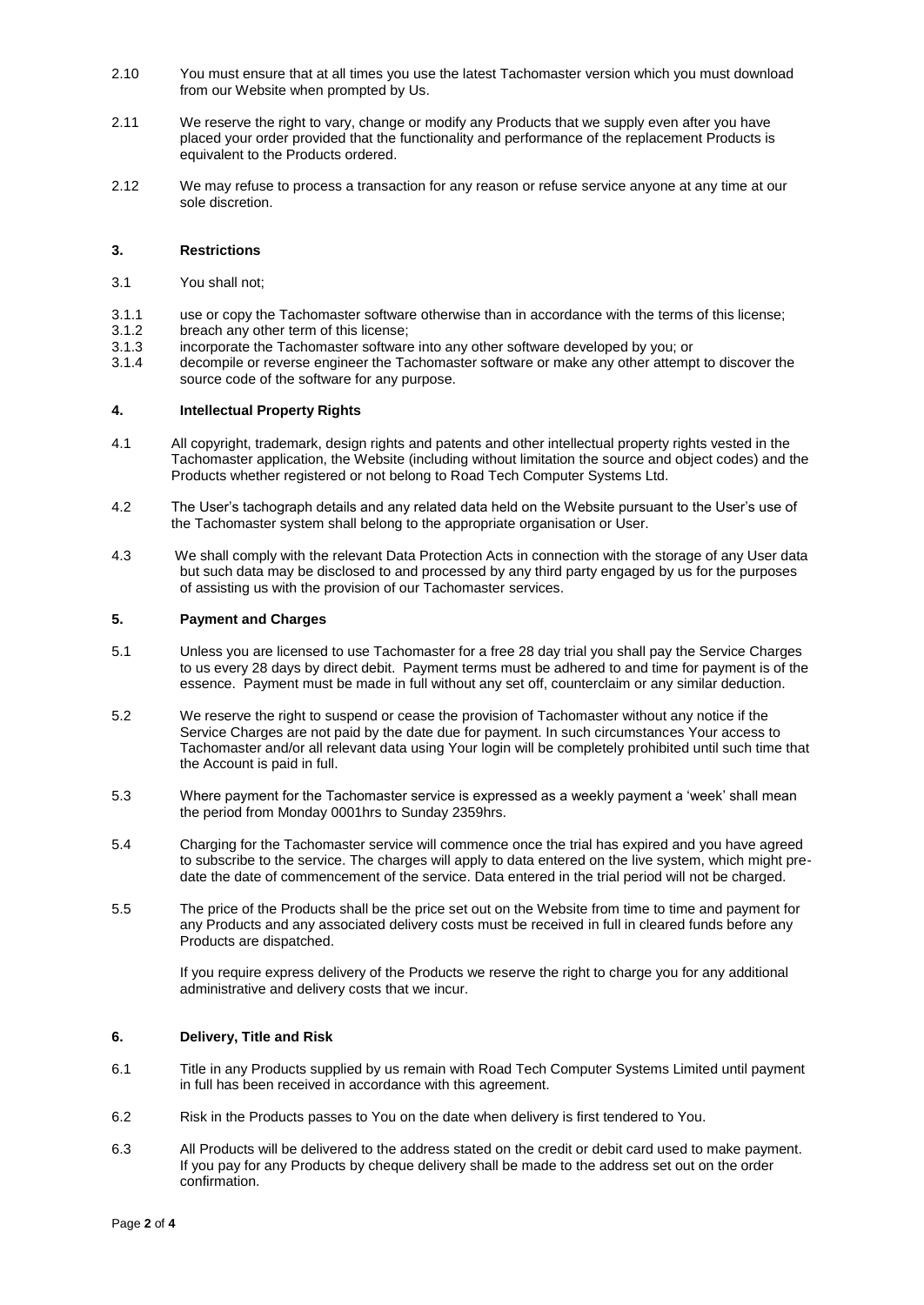- 6.4 We reserve the right to cancel your order and make a full refund to you or make a suitable replacement for the Products ordered if we have insufficient stocks of the Product ordered or we are unable to deliver to your area.
- 6.5 We shall endeavour to deliver the Products within 30 days of your order but any delivery time stated by us is not guaranteed and delivery times shall not be of the essence.

# **7. Disclaimer**

Whilst we shall make all reasonable endeavours to maintain the functionality of the Website we do not warrant or undertake that the Website will not be virus free or will not suffer from interruptions from time to time.

## **8. Limitation of Liability**

- 8.1 Save for death or personal injury caused by our negligence or as otherwise set out in this agreement our entire liability to you for any indirect, direct or consequential damages shall be limited to the amount paid for the Product (in respect of a Product purchased online) or in respect of the use of the Tachomaster service 10% of the amount of Service Charges paid by you.
- 8.2 If the Products are damaged or defective or the incorrect quantity has been delivered we shall have no liability to you unless you notify us in writing of the problem within 7 days of delivery.
- 8.3 If the Products are damaged or defective our only liability to you will be to replace or repair the damaged or defective Products.

# **9. Termination**

- 9.1 We reserve the right to terminate this agreement immediately if;
- 9.1.1 You are in breach of any provision set out in clause 3.1.1, 3.1.3.or 3.1.4;<br>9.1.2 You fail to pay the Service Charges on the due date:
- You fail to pay the Service Charges on the due date:
- 9.1.3 You are in breach of sub clause 3.1.2 and, if such breach is capable of remedy, You fail to rectify such breach within 30 days of Us notifying You of the breach requiring remedy;
- 9.1.4 You cease or threaten to cease carrying on your business;
- 9.1.5 You become insolvent or a receiver, administrator or similar is appointed over all or any part of your assets;
- 9.1.6 You make any arrangement with your creditors; or
- 9.1.7 You go into liquidation.
- 9.2 You may terminate this agreement at any time on giving us written notice which must be sent to the address set out at the head of this agreement. If you terminate this agreement you must provide satisfactory proof that you have sent notice of termination to Us in writing.
- 9.3 On the termination of this agreement You shall be entitled to receive all Tachomaster data that we may hold pursuant to your use of the Tachomaster system.

# **10. General**

- 10.1 We shall be entitled to assign the benefit of this agreement to any third party but You may not assign this agreement unless You obtain our prior written consent and comply with any condition that we may reasonably impose with regard to such assignment.
- 10.2 In the event that this agreement is declared by any judicial or other competent authority to be void, voidable, illegal or otherwise unenforceable then the parties shall amend that provision in such reasonable manner as achieves the intention of the parties or We may at our discretion sever the offending provision whereupon the remainder of the agreement shall remain in full force and effect.
- 10.3 This agreement shall be governed and construed in accordance with the laws of England and the parties shall submit to the exclusive jurisdiction of the English courts.
- 10.4 You will be entitled to any manufacturer's warranty provided with any hardware (which does not include cables, stationery, accessories or consumables) and if the manufacturer so requires you must comply with any registration requirements of the manufacturer relating to any such warranty.
- 10.5 Tachomaster data will be stored for 3 years, after which time it will be deleted